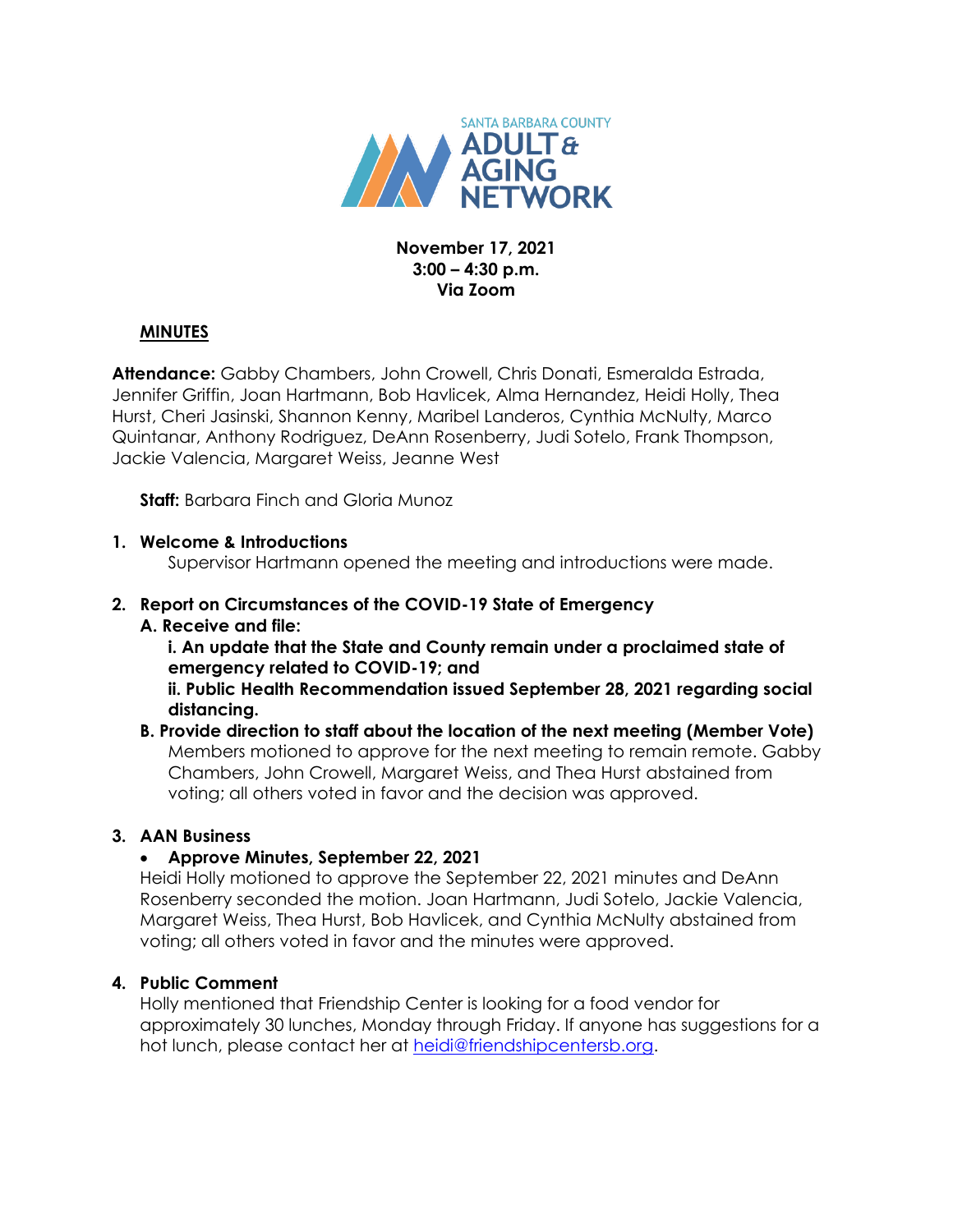## **5. Master Plan for Aging: Local Voices, Local Action**

Barbara went over the following highlights from the Master Plan for Aging: Local Voices, Local Action event on October 22nd:

- 121 registered, 100 attended, 34 completed the survey
- 16 people indicated they would like to receive ongoing communication
- 17 indicated a willingness to participate in work groups
- 8 interested in becoming AAN members

Four goals were set for the Master Plan for Aging event:

- #1: Educate and engage aging and disability communities in SB County
	- > 18 AAN organizations, residential and day programs, city and county departments, higher education, funders, faith-based organizations, healthcare providers
- Goal #2: Activate advocates, elected officials, private enterprise, and community leaders
	- League of Women Voters, Grey Panthers, Showing Up for Racial Justice (SURJ), CityNet
	- Former Senator Hannah-Beth Jackson, Senator Limon, Assembly Member Bennett, Supervisor Hartmann, representatives for Supervisors Hart and Williams, member of the CA Senior Legislature
	- $\triangleright$  Private enterprise was also represented with over a dozen registrants
- Goal #3: Provide a platform for focused discussions about local implementation of the Master Plan
	- $\triangleright$  No technical issues but timing was a challenge
	- Provided simultaneous interpretation in Spanish and American Sign Language, also provided closed captioning
	- Asked if speakers created local relevance for the Master Plan- 70% of respondents said definitely, 30% said somewhat
	- $\geq$  67 people stayed for the breakout groups
	- ▶ Google Document captured notes for each conversation
- Goal #4: Identify 1-3 initiatives to advance at the local-level
	- If the three target areas that were chosen were Housing for All Ages and Stages, Caregiving that Works, and Health Reimagined
	- $\triangleright$  Themes and priorities emerged from the breakout sessions

Barbara suggested that a next step could be to convene a Master Plan Advisory Committee to coordinate work groups and develop the local plan.

Feedback from those who attended the event:

- Energizing and engaging. It has potential to create some future change.
- Fabulous event.
- There is a lot involved in each topic. Perhaps it would be wise to take one step (goal) at a time.
- Structure AAN meetings so that the focus is on one goal and getting citizens to attend and have their voices heard.
- It is important to have input from the Latinx and Mixteco communities in regards to the needs for their aging population
- Would like to see committees on all three topics.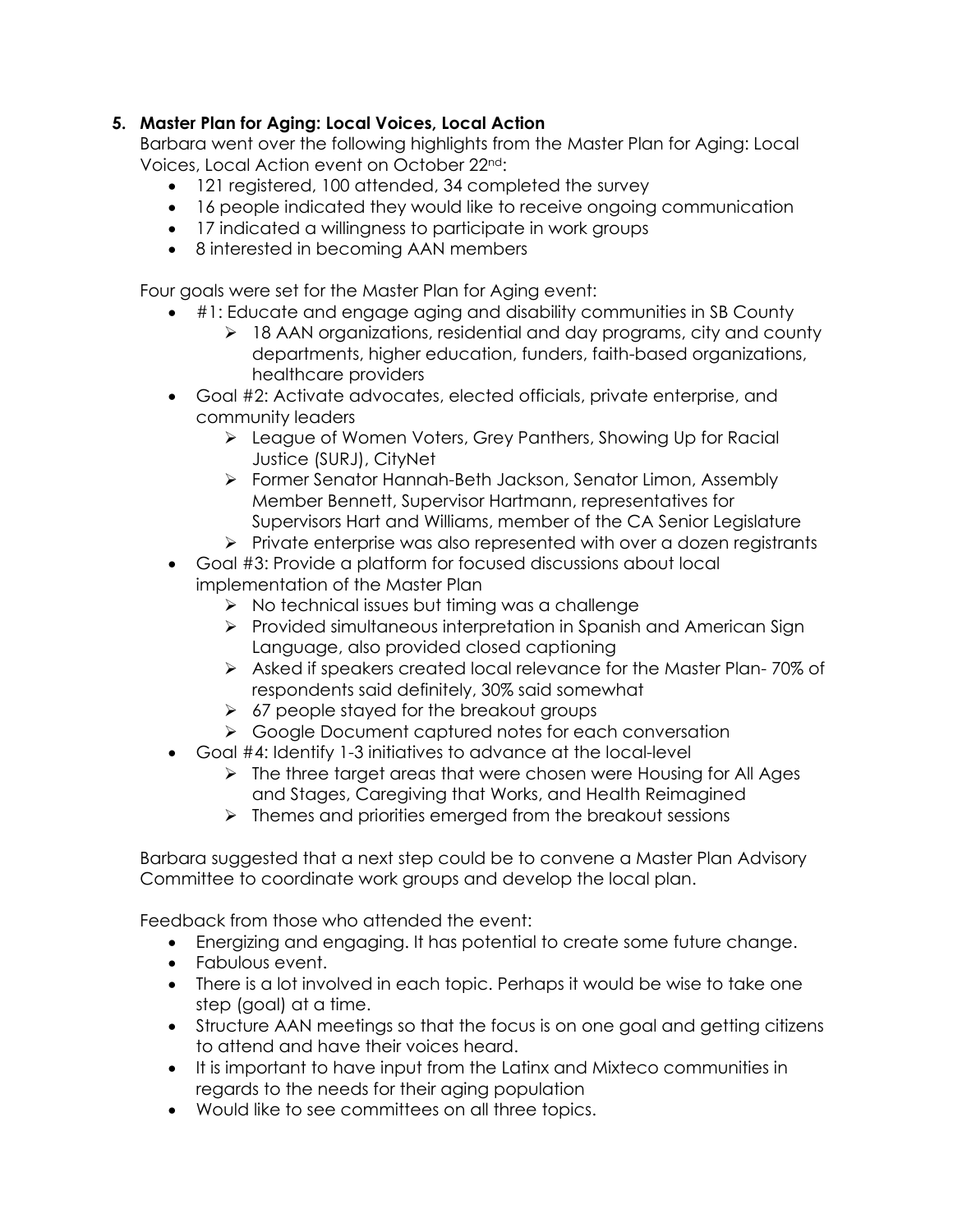This group can also be a voice for aging within county planning processes. AAN was formed to advise the county and there are many different county plans underway. Transportation and recreation have not addressed aging adequately. We have to remind them to think about the changing demographics.

## **Comments on Housing**

- County Housing Authority focuses on housing for lower income seniors, families, and people with special needs. The regional assessment for housing is very broad. It incorporates the market rate units as well. The City of Santa Barbara formed their own housing authority back in 1960. In recent years, they have made an effort to house more people experiencing homelessness. Senior homelessness is one of the fastest growing demands they are seeing. It takes time to develop new housing- to go through the land use approval process, to structure the financing and then actually build it. On occasion, they acquire existing properties for the purpose of rehabbing them and creating additional housing opportunities.
- The Housing Element is updated once every eight years. There is an entire range of needs for seniors across income levels and across renter and owner types of housing, including convalescent care, licensed facilities, and mobile home parks. They have not seen much in the way of co-housing cooperatives around here but those are all alternatives as well.
- This may be an opportune moment to get the 2020 census data. Commercial sources of data are available to help us understand the distribution of the senior population and their needs. Lastly, the linkages between housing and the other county planning efforts could be noted in the Housing Element update.
- Cottage has their [Data2Go](http://cottagedata2go.org/) information network that tracks a number of demographics, including housing data.
- There is a role for the cities and the County in the Housing Element. We need to show cities that there is a benefit to working together.
- The state has passed quite a few provisions and one of them is Senate Bill 35. It allows certain types of developments to move forward and receive approval and fast tracking if cities are not responsive. The state has different rules for how the process works, depending on the size of the property, the number of units, as well as whether it is for seniors, veterans, etc. The Housing Authority has taken advantage of this for some of their properties but have done so with local consultation in order to maintain relationships. The Housing Authority has more than 10,000 names of unduplicated folks on the waiting list for their 1,400 units. Regardless of what the data shows, there is a demand for additional housing. Having housing for the workforce is critical too. The funding for the missing middle is more challenging to structure financially because there are not as many programs at the federal or state level to accomplish that.
- Long-term care facilities, specifically assisted living, are not supported by the state. They are private pay and cost \$2,500 to \$12,000 per month. Some seniors are outliving their savings. Perhaps they sold their house and they were able to afford the \$7,000 or \$10,000 per month by selling their homes but now those savings are running out and they need placement. Family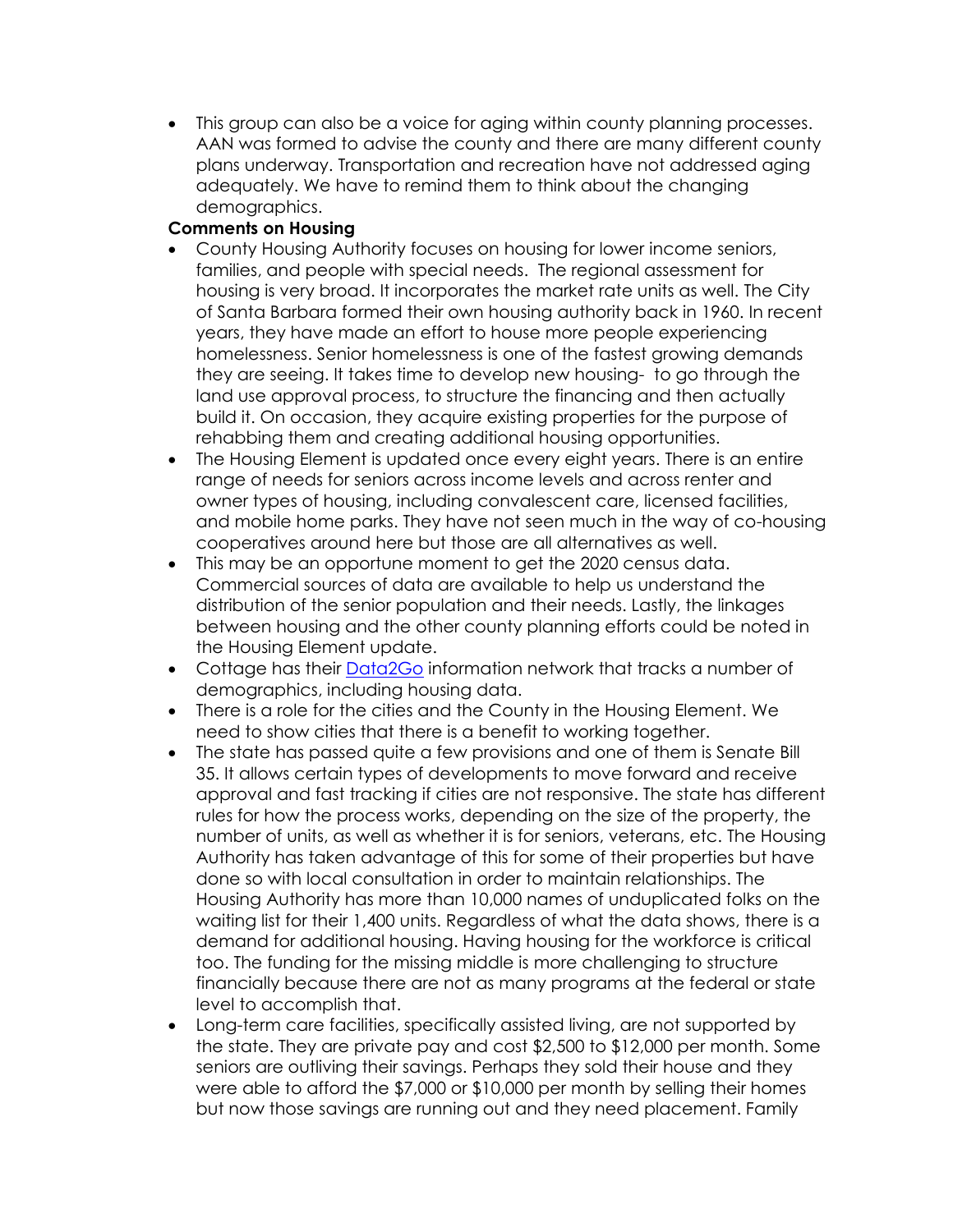members are taking them in but they are not trained to provide care, especially if they have mental health issues. In the future, there will be many more individuals who require care and families may not be able to help.

- Seniors need to be able to take care of their homes. Oftentimes seniors are utilizing their income for medical care and other costs.
- There is a need for housing with wraparound services. There is also a huge population that is undocumented that is aging and is working and contributing but that has absolutely no benefit no matter how many housing units are being built. What can be done now to incentivize people that already have property to consider working with the Housing Authority or County Housing to be willing to accept a voucher? It is important to involve city leaders and to have the same type of services countywide.
- We need an inventory of the various services for each community in the county. It is hard for planners to gather this information because they need everyone to contribute information (transportation, health care access, recreation, etc.) all with a focus on housing.
- The Recreation Master Plan is creating an inventory countywide. If there are other plans like this, perhaps we could monitor and voice support for the involvement of elders in those plans.
- Perhaps ask the County Planning and Development folks to talk to us about their process. Then we can ask them how we could best contribute to it. We have some ability to do some research and talk about the aging population, breaking it out by communities. We need to figure out what our skill set is and then try to match it to something that is doable. Invite cities that are updating plans and have them present. How can we be helpful? How can we meet mainstream our concerns?
- One of the suggestions from the breakout groups is partnering with UCSB and/or City College. Would there potentially be some students at UCSB that are research oriented that would help us with this? Supervisor Hartmann mentioned that she has worked with interns and you have to be able to supervise and articulate what you need and many are asking for some kind of compensation. You have to make sure that it fits within their schedule and that is not easy.
- An intersectional value of engaging local university students is workforce development. As part of the Caregiving Solutions Pilot, Prontopia is working on how to incentivize young people and advance vocational pathways in caregiving. This will be the largest growth sector as a percentage of the GDP over the next 20 years. We need to build intergenerational relationships between youth and the older adults in our community. Maybe they can have some intersections with some of the outreach that they are doing on workforce development and data gathering.
- Barbara asked Shannon and Cynthia if there are things around caregiving that they need from this group. How can this group serve their needs? They want to make sure they have the information that they need for making referrals, closing on those referrals, and identifying gaps where referrals were either not made available or they were not able to serve them.